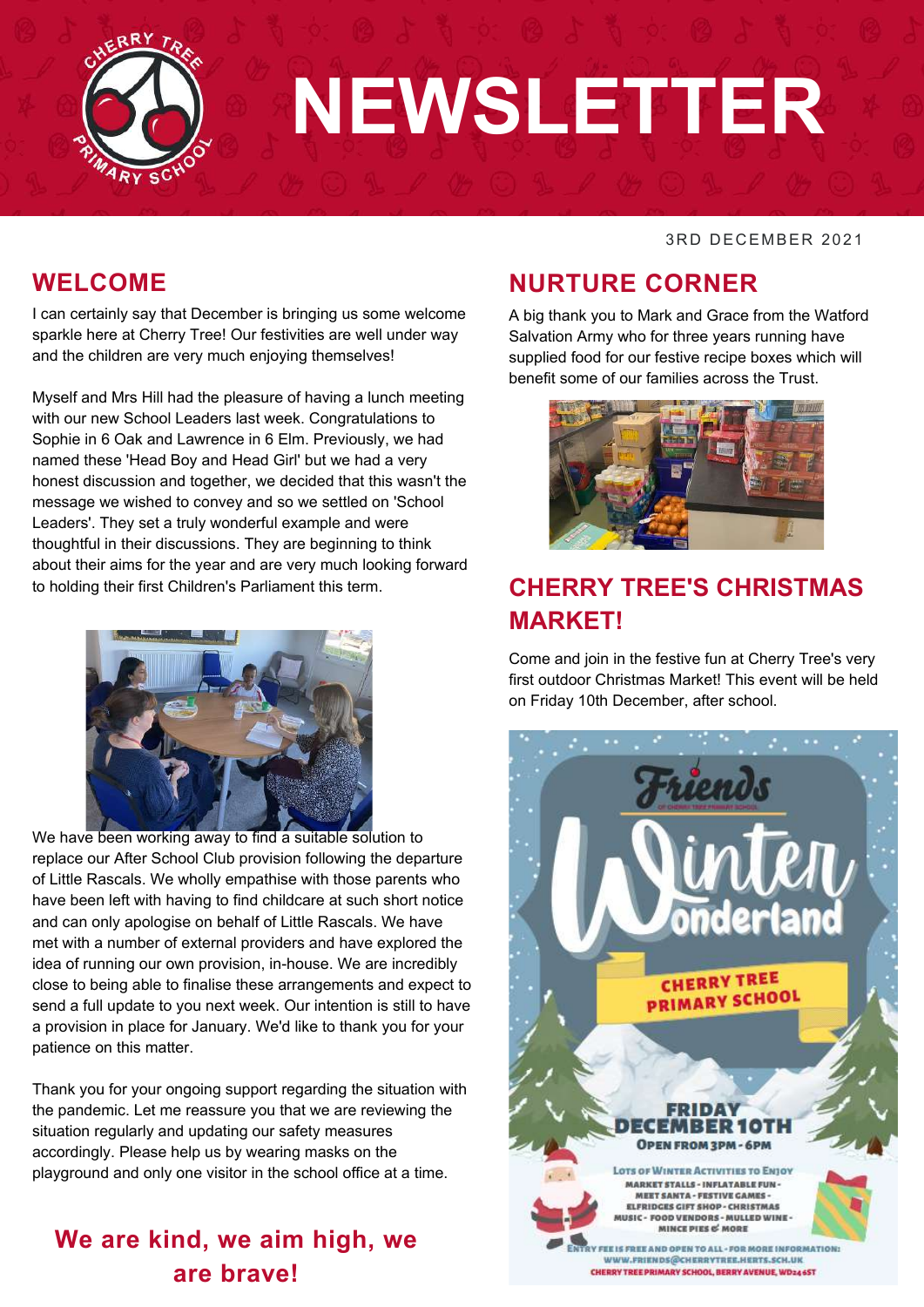#### **READING CORNER**

Last Thursday we were delighted to welcome the author, Colm Anthony, to our school. He read his engaging and funny stories to the children in Nursery, Reception, Year 1 and Year 2. The children loved hearing 'a real live author' read to them and they asked him some great questions about his work and his inspiration for writing.

Next week, at the Winter Wonderland event the Friends are organising, look out for our book stall. Whilst sorting out our school library we have had a big clear out of some of our much loved books that are now looking for a new home. You will have an opportunity to choose some great books to take home with you and the family.

Happy reading.....

Jane Sibbit LKS2/ Reading leader/ Class teacher



## **DIETARY REQUIREMENTS**

If your child is a vegetarian or only eats halal meat and has school dinners can you please ensure that they know they should be choosing the vegetarian option at lunchtime to avoid being given incorrect food.



#### **PEDESTRIAN GATES**

For safeguarding purposes, can we please ask parents/carers not to leave the pedestrian gate open when you enter the school grounds during the day.

#### **GOODBYE MRS WEBB**

Sadly, we will be saying goodbye to Mrs Webb on Friday 10th December. Mrs Webb has been at Cherry Tree for 14 years and has always been a positive, friendly face for our children (and staff!).

We will miss her very much but wish her lots of luck in her new role in the NHS.

#### **TIME TABLES ROCKSTARS**

This week, Cherry Tree children have been competing in a Times Tables Rockstars competition against 17 other local primary schools, which includes 212 classes and over 1200 Watford primary school pupils.

Learning mathematical facts, especially multiplication and division facts is so important for many other areas of mathematical learning so we have been pleased with the fantastic effort of children in Years 2-6 both at home and at school. The competition has been tough so the children have had to keep persevering to make our school average as high we can.

On Friday morning, Cherry Tree were 6th for the overall school score and 9th for the average score per player. We will announce the final results at 3pm today.

Well done Cherry Tree and hope you keep rocking!

| 1              | Central Primary Sc          |         | Only my school                     |        |
|----------------|-----------------------------|---------|------------------------------------|--------|
|                |                             | 202,183 | taking part)                       | total  |
| $\overline{2}$ | Fair Field Junior S         | 184,798 | Year 4 YEW - Cherry<br>17          | 16,300 |
|                |                             |         | 20<br>Year 5 PINE - Cherry         | 14,953 |
| 3              | The Orchard Prim            | 156,613 | Vear 5 FIR - Cherry T.<br>25       | 12,356 |
| 4              | Oxhey Wood Primary          | 95,453  | Year 2 CEDAR - Cherry<br>53        | 2.961  |
| 5              | <b>Beechfield School</b>    | 95,431  | Year 6 ELM - Cherry Tr<br>63       | 1,528  |
| 6              | Cherry Tree Primary         | 51,815  | Year 3 SYCAMORE - Ch.<br>70        | 1,193  |
| 7              | Abbots Langley Sch          | 32,453  | Year 6 OAK - Cherry Tr<br>76       | 1,001  |
| 8              | <b>Coates Way School</b>    | 28,520  | Year 2 WILLOW - Cherry Tre<br>81   | 794    |
| 9              | <b>Chater Junior School</b> | 25,149  | Year 4 ASH - Cherry Tree Pri<br>92 | 404    |
| 10             | Laurance Haines Sc          | 20,809  | Year 3 HAZEL - Cherry Tree<br>95   | 373    |

#### **Y1 CROSS TRUST COMPETITION**

Year 1 had a wonderful time at our inter-trust competition at Laurance Haines School. They took part in various mini games and used skills that they had learnt in PE to help them complete the challenges. They showed great determination in each game and worked excellently as a team. Well done Year 1!

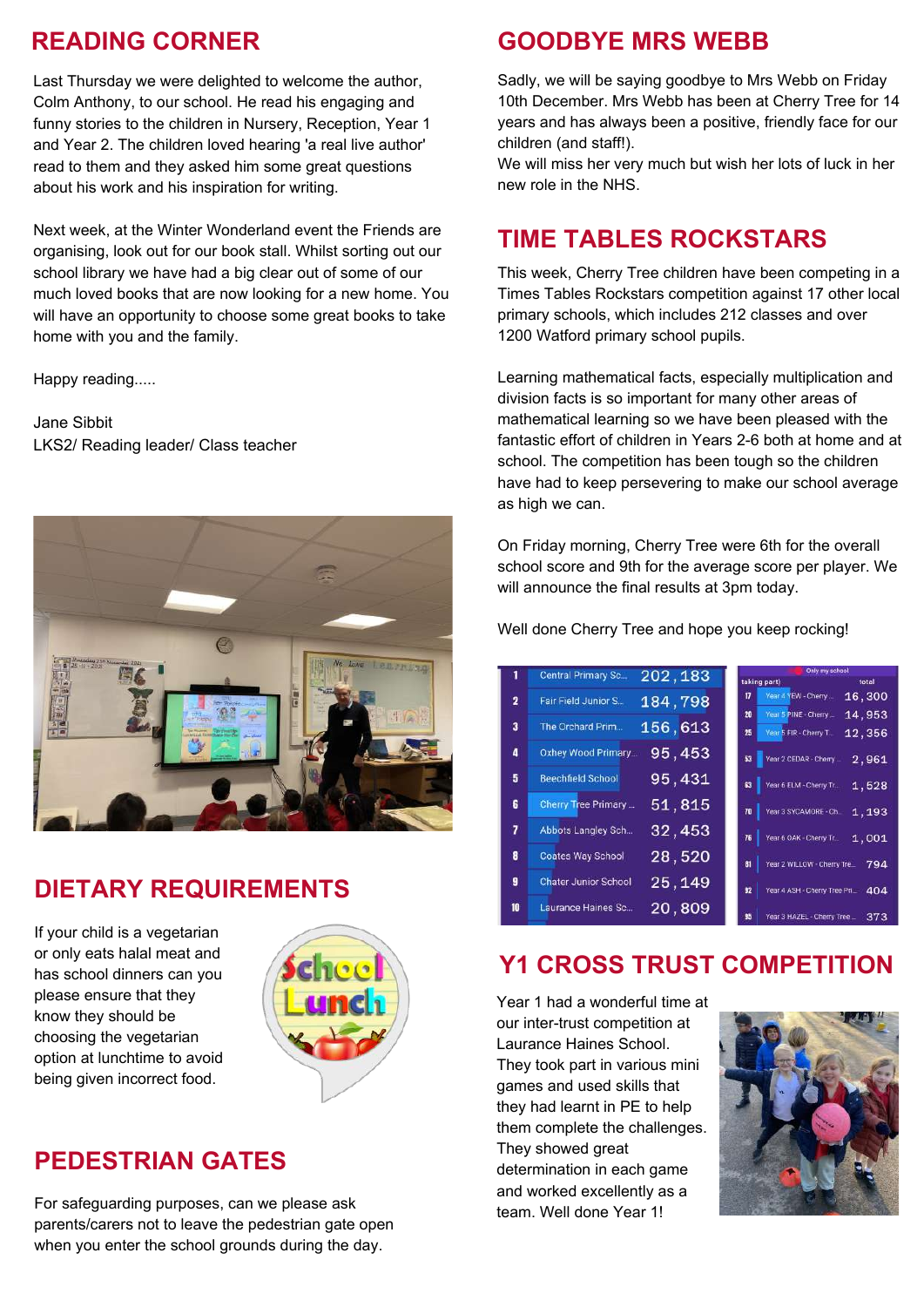#### **UPCOMING FRIENDS EVENTS**

The Friends of Cherry Tree are excited to welcome all pupils and their families, to our magical Winter Wonderland, Friday 10th December, commencing straight after school.

If you would like to participate in our VIP activity bundle, please email friends@cherrytree.herts.sch.uk for more details.

The Jazzy Jar Competition will be our next activity, with prizes to be won, for the jazziest of entries! For all Friends updates, please follow our Facebook page, Friends of Cherry Tree PTA.

## **NURSERY ADMISSIONS**

The application window for September 2023 Nursery admissions is now open, please register your interest [here.](https://forms.office.com/r/0dupw0CY0E)

# **RECEPTION ADMISSIONS**

#### Current Nursery [parents:](https://cherry-tree-primary.uk.arbor.sc/)

The online system to apply for your child's Reception place is now open. Your child's nursery place does not guarantee a Reception place. Click [here](https://www.hertfordshire.gov.uk/services/schools-and-education/school-admissions/primary-junior-and-middle-schools/primary-junior-and-middle-school-places.aspx) to make an [application](https://cherry-tree-primary.uk.arbor.sc/) for September 2022. Please do not hesitate to see Mrs Brown in the School Office if you have any queries or need help completing your [application.](https://cherry-tree-primary.uk.arbor.sc/)

#### [Prospective](https://cherry-tree-primary.uk.arbor.sc/) parents:

We are currently holding tours of our school for [prospective](https://cherry-tree-primary.uk.arbor.sc/) parents applying for Reception and Nursery places. If you know anyone who would like to join our wonderful school please ask them to register for a tour on our website.

## **SCHOOL MILK**

Please see the email that was sent this week. If you wish to order school milk for Spring 2022 term, log into your Arbor Parent Portal [here.](https://cherry-tree-primary.uk.arbor.sc/) The deadline for orders is Friday 10th December



# **SCHOOL PANTO - ALADDIN!**

We have purchased an online school panto this year! The children will be watching this in classes on Thursday 16th December. After that, we will be sharing the link with our families for you to watch at home. We hope you enjoy and maybe next year, we will be able to go to a theatre to see the real thing!

## **FESTIVE CORNER**

Our children have been busy making our school sparkle and shine this week!





The Apex breakfast clubs are no longer running now that we have opened our brand-new Red & Ready morning club. Sessions are £6. If you need to book your child into the club you can register via your Arbor Parent Portal and choose from daily or half-termly sessions, subject to availability. Click [here](https://www.cherrytree.herts.sch.uk/clubs) for more information and to view the booking guide. You will find our Red & Ready club in the Mulberry building.

Fri Dec 10th - Christmas Jumper Day - Christmas Market (3pm-6pm) Wed Dec 15th - Christmas Lunch Thurs Dec 16th - Nursery end of term Fri Dec 17th - Autumn 2 Term ends 1.30pm Wed Jan 5th - Spring Term begins Thurs 14th July 22 - Year 6 Transition Day